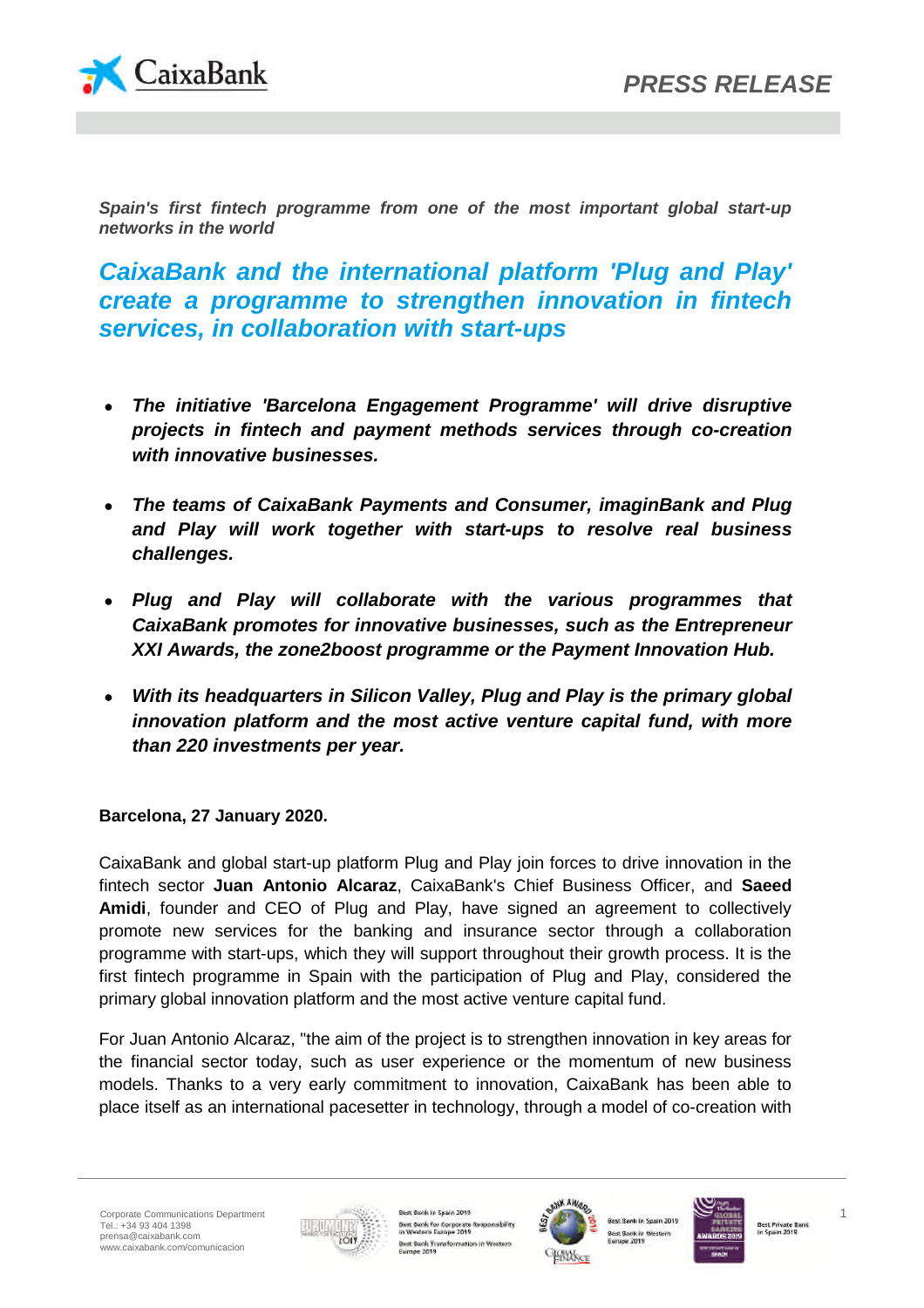

third parties. This agreement will contribute to strengthening the model, through new ideas contributed by businesses in their early stages, and also through the connection with the international Plug and Play network, with start-ups from the fintech sector offering disruptive proposals, both in the mobile sphere and in payment services, which have already demonstrated their success on the market."

Meanwhile, Saeed Amidi said "We are very proud to form part of this project alongside CaixaBank. CaixaBank is a financial institution that has clearly shown its commitment to innovation, and is open to the ideas and contributions of third parties, with a focused objective to grow and improve user experience. This collaboration will demonstrate the quality of our services, and allow us to continue our path of growth in Spain. At Plug and Play, we have extensive experience in corporate innovation, with more than 400 partners around the world. Day by day, these big corporations trust in us to help them with their innovation strategy, especially in the implementation of new technologies from start-ups."

## **A new programme for start-ups: Barcelona Engagement Programme**

The agreement is primarily articulated through the creation of the 'Barcelona Engagement Programme', the first innovation programme involving Plug and Play in Barcelona. A committee of specialists linked with the programme will identify and select innovative businesses in early phases with fintech and insurtech projects. These companies will be supported by experts to develop proof of concept, and will work together with teams from CaixaBank Payments and Consumer, imaginBank and Plug and Play to solve real business challenges.

Furthermore, the agreement with Plug and Play establishes the collaboration to locate innovative projects in the fintech sector that are setting up in other parts of the world, and to explore potential alliances.

Plug and Play has vast experience in strengthening collaborations between start-ups and large companies.Since it began in 2009, it has worked to create the main open innovation platform in the world, where 400 corporates and more than 25,000 start-ups collaborate to design the future of up to 17 different sectors, such as fintech, mobility or retail.

## **CaixaBank: a model of co-creation to drive innovative services**

Meanwhile, the alliance with Plug and Play means that the platform will also collaborate with CaixaBank's various lines of open innovation. In its strategy to develop new services and user experience, the entity promotes collaborative work with third parties to detect trends and opportunities, through initiatives such as the Payment Innovation Hub, a multi-



ok in Spain 2019 Best Bank for Corporate Re and follows: Best Bank Transformation in Western<br>Europe 2019



est Bank in West



**Best Private Bank**<br>In Spain 2019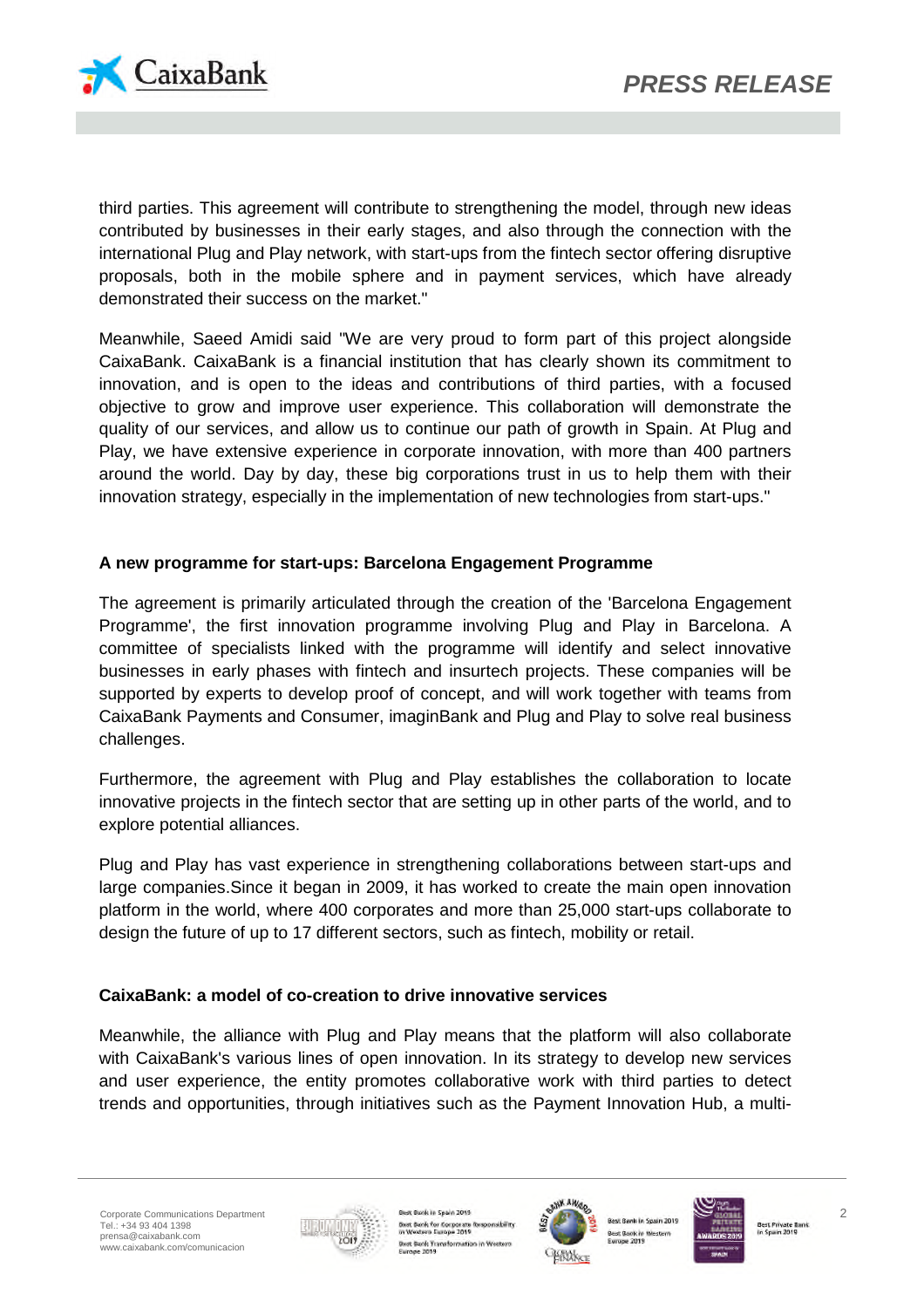

sector alliance of businesses formed of CaixaBank, Global Payments, Samsung, Visa and Arval, or the zone2boost programme.

In this regard, it is important to highlight the synergies of the 'Barcelona Engagement Programme' with zone2boost, created by CaixaBank in collaboration with Global Payments and Ingenico. This programme, started in 2019, specialises in identifying new business initiatives in the area of technology for retailers and supporting them in their growth, so that they can offer entrepreneurs the opportunity to access high volumes of customers with their projects.

## **Support to start-ups and the entrepreneurial fabric**

CaixaBank has a deep understanding of the entrepreneurial sector. The company has captured this experience in DayOne, a specific division for global start-ups and scale-ups with high growth potential. As well as advising innovative companies about financial services and everything they need to develop their business, DayOne provides an intensive programme of training and networking activities.

Furthermore, through DayOne, CaixaBank holds the Entrepreneur XXI Awards each year, co-awarded with the Ministry of Industry, Commerce and Tourism, through Enisa. It is the most established convocation for entrepreneurs in Spain: the awards will hold their thirteenth edition in 2020. The Entrepreneur XXI Awards recognise the work of the most innovative start-ups with the highest impact in their territories. As well as cash prizes, the winners gain access to international training programmes in key locations for the entrepreneurial ecosystem, such as Silicon Valley and Cambridge University.

## **About CaixaBank Payments & Consumer**

CaixaBank Payments & Consumer is the company formed following the merger of CaixaBank's payment methods and consumer financing subsidiaries. The company manages an outstanding credit of around 8.3 billion euros, and is the leading company for card payments, with 17.8 million units commercialised and a turnover share of 23% of purchases and 28% through POS terminals in shops. CaixaBank also holds a leading position in the Spanish mobile payments market, in which its market share is of over 30%.

The creation of CaixaBank Payments & Consumer allows it to manage the entire consumer financing, marketplace and payment methods businesses comprehensively, to respond to the needs of the environment globally whilst technological capacities accelerate.



ok in Spain 2019 Best Bank for Corporate Re all direct Best Bank Transformation in Wester<br>Europe 2019



**C Bank in Wes** 



**Best Private Bank**<br>In Spain 2019

3